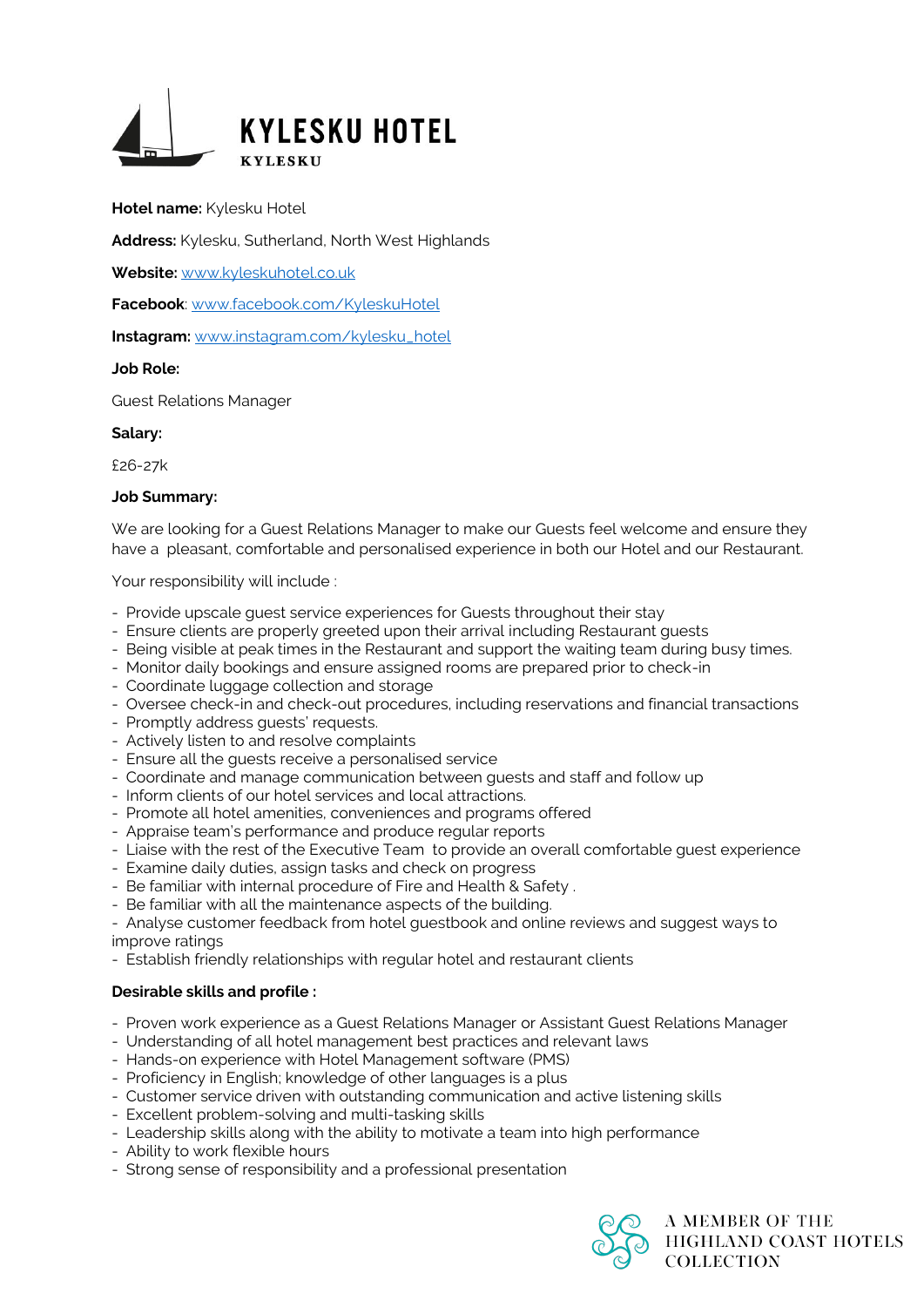

# **Working at Kylesku Hotel**

Kylesku Hotel is located in one of the most remote yet stunning parts of the Scottish Highlands but what we offer is really unique. Being located on the world-renowned North Coast 500 there is always a great buzz about the place and great characters to meet.

Working at Kylesku Hotel isn't just about work, you have the great outdoors at your feet so you can create your own adventures every single day. That said, your working day can be very busy especially during the summer months but a great work/life balance is encouraged. With our inspirational, remote location we attract high levels of trade which keep us busy and out of mischief!

We have live-in accommodation available, suited to individuals or couples.

## **Here's what you get when you join our team!**

- For this fantastic role we are offering £26-£27k depending on your experience. You can also earn up to £3k per annum in gratuities which we pay out monthly.
- We have a lovely staff uniform practical but stylish. On your first day you will also receive your new-starter Goodie Bag to welcome you to the team.
- Delicious free staff meals when you are working on shift. We offer healthy options but some nice treats too!
- You will get an additional day off to celebrate your birthday, we are big on celebrating YOU!

In addition to this we also offer a range of wonderful benefits and rewards:

## **Development, Training….Rewards & Recognition**

We strive to **nurture and develop** our people so you will receive an **ongoing training programme** and we will work closely with you on your **Personal Development Plan**. There will be opportunities to train across different departments and gain recognised qualifications. We work with amazing local suppliers and producers so our training sessions can be super fun and interactive! Every day is a school day as they say!

There are plenty of opportunities to **further your career** not just here at Kylesku Hotel but also at our other Highland Coast Hotels. The possibilities are endless if you show dedication and **team spirit!**

Our **Starfish Rewards & Recognition** programme celebrates all the wonderful little things we do each day that make a big difference to our lovely guests and each other.

And if you have likeminded friends that you think would make a great addition to our team, we offer a generous **Friend Referral Scheme.**

## **Supporting your Heath & Wellbeing**

We are a busy team and it's important that we all strike a healthy work/life balance to be the best and most productive versions of ourselves. Here are just some of the ways that we will help you do this: